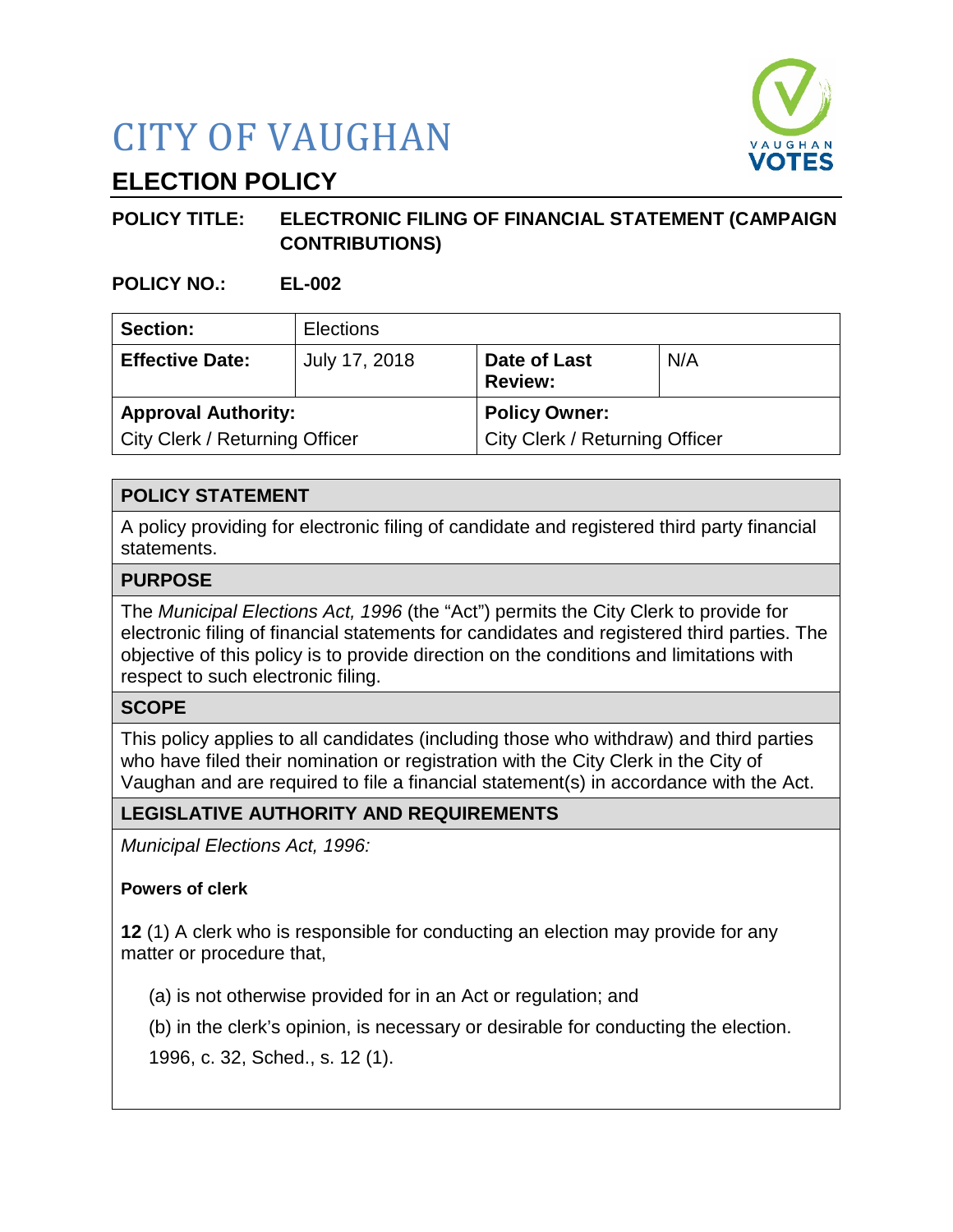### **POLICY TITLE: ELECTRONIC FILING OF FINANCIAL STATEMENT (CAMPAIGN CONTRIBUTIONS)**

#### **POLICY NO.: EL-002**

#### **Candidates' financial statements, etc.**

88.25 (11) The clerk may provide for electronic filing under this section and may establish conditions and limits with respect to electronic filing. 2016, c. 15, s. 60.

#### **Financial statements, etc., of registered third parties**

88.29 (9) The clerk may provide for electronic filing under this section and may establish conditions and limits with respect to electronic filing. 2016, c. 15, s. 61.

#### **Ontario Regulation 101/97 and City of Vaughan By-Law 001-2018**

The contribution reporting requirements in this policy shall be set at a value necessary to meet the requirements of Part II of the Form 4 – Financial Statement as prescribed in Ontario Regulation 101/97 and also the minimum requirement necessary to administer the City's Contribution Rebate Program pursuant to By-law 001-2018.

#### **DEFINITIONS**

Candidate: A person who has been nominated under section 33 of the Act, including those who have withdrawn their nomination.

Expense tracking form: The electronic form(s) provided by the City Clerk to a candidate or registered third party for the purposes detailed in the policy.

Registered third party: In relation to an election in a municipality, an individual, corporation or trade union that is registered under section 88.6 of the Act.

#### **POLICY**

Notwithstanding the responsibility of candidates and registered third parties to understand and comply with the Act, the City Clerk will provide every candidate or registered third party advertiser with an expense tracking form. The expense tracking form will permit a candidate or registered third party to record and report financial contributions of \$50 or greater and contributions of goods and services greater than \$100.00 (\$100.01 and above) on the campaign financial statement.

A candidate or registered third party is required to track all financial contributions of \$50 or greater and contributions of goods and services greater than \$100.00 (\$100.01 and above) on the expense tracking form.

A candidate or registered third party shall file with the City Clerk, by the initial financial filing date, a copy of the campaign financial statement. A candidate or registered third party may print and attach the appropriate completed expense tracking form to the paper copy of the campaign financial statement in lieu of completing Table 1: Monetary contributions from individuals other than candidate or spouse and Table 2: